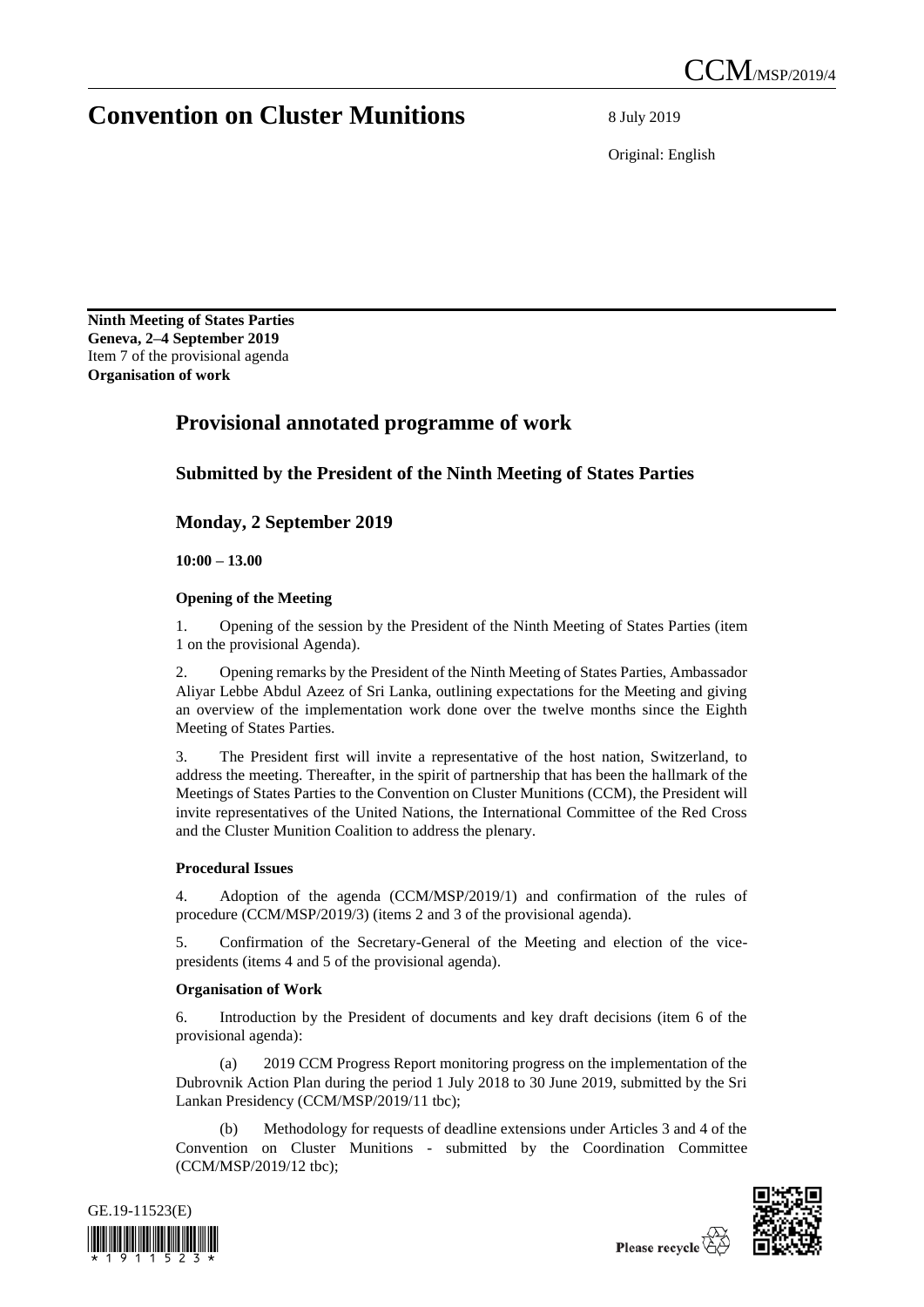(c) Analysis of the Article 3 extension request submitted by Bulgaria (CCM/MSP/2019/10);

(d) Analysis of the Article 4 extension request submitted by Germany (CCM/MSP/2019/6);

(e) Analysis of the Article 4 extension request submitted by Lao People's Democratic Republic (CCM/MSP/2019/8);

(f) Possible measures to address financial predictability and sustainability – submitted by the President (CCM/MSP/2019/5 tbc).

7. The President will invite the Article 3 Analysis and the Article 4 Analysis Groups to present the Methodology developed and used in analysing the first extension requests under the Convention. Thereafter, the Analysis Groups will present summaries of the requests for deadline extensions submitted under Article 3 and Article 4 of the Convention, respectively, as well as their analysis of each individual request. States parties that have submitted extension requests will be invited to make a presentation and provide clarifications in response to the analyses of the Analysis Groups (item 8 of the provisional agenda).

### **Review of the status and operation of the Convention and other matters important for achieving the aims of the Convention (item 8 of the provisional agenda)**

### *Universalization (item 9 (a) of the provisional agenda)*

8. The President will invite the Coordinators on Universalization, Chile and Panama, to report on the status of progress made and challenges in universalization of the Convention.

9. States parties are encouraged to provide an update on the activities that they have undertaken to promote universal adherence to the Convention, for example, bilateral meetings, workshops, demarches, letters, advocacy missions and diplomatic notes.

10. Signatory States are invited to provide an update on their domestic process of ratification and deposit of instruments of ratification.

11. States not party are also invited to express their support for the Convention and provide updates on domestic processes in advance of accession.

12. The United Nations, the International Committee of the Red Cross, the Cluster Munition Coalition and other organizations working on the universalization of the Convention are invited to present their activities and aims for universalization.

13. Questions that delegations may wish to consider in preparation for the Ninth Meeting of States Parties have been identified in the 2019 CCM Progress Report.

*Storage and Stockpile Destruction (item 9 (b) of the provisional agenda)*

14. The President will invite the Coordinators on Storage and Stockpile Destruction, Austria and Mozambique, to report on the status of, progress made and the challenges in the implementation of Article 3 of the Convention.

15. States parties with obligations under Article 3 are invited to provide progress in, share plans for and challenges to the safe and rapid destruction of cluster munitions.

16. Signatory States and States not party with stockpile of cluster munitions are invited to share relevant information regarding the number and types of stockpiles and of plans for, or obstacles to their destruction.

17. States are invited to provide their views on storage, stockpile destruction and retention. States that have chosen to retain cluster munitions under Article 3, paragraphs 6 and 7, are encouraged to provide updates on their numbers and types, how they have been used in the period under review, plans on their use and plans for their eventual destruction.

18. The other delegations are invited to share their views on the implementation of Article 3 paragraphs 6 to 8.

19. The United Nations, the International Committee of the Red Cross, the Cluster Munition Coalition and other organizations are invited to present their views on the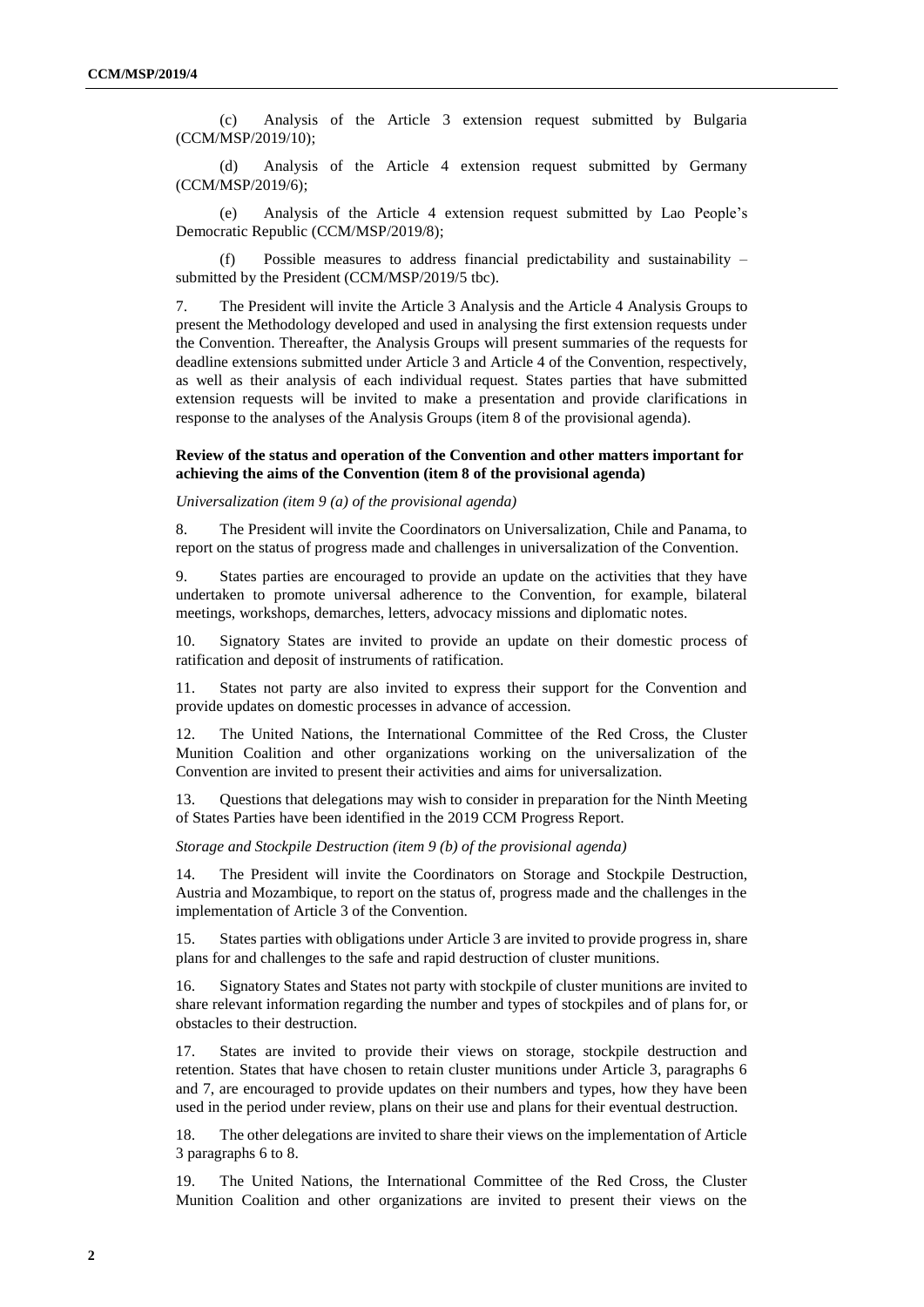implementation of Article 3 as well as their recommendations on how to maintain the momentum in stockpile destruction.

20. Questions that delegations may wish to consider in preparation for the Ninth Meeting of States Parties have been identified in the 2019 CCM Progress Report.

*Clearance and destruction of cluster munitions remnants and risk reduction education (item 9 (c) of the provisional agenda)*

21. The President will invite the Coordinators on clearance and destruction of cluster munitions remnants and risk reduction education, Lao People's Democratic Republic and Sweden, to report on the status of, progress made and the challenges in the implementation of Article 4 of the Convention.

22. States parties with obligations under Article 4 are encouraged to provide an update on their plans, priorities and progress towards clearance and risk reduction education. This could include efforts to identify as precisely as possible the location and size of all areas contaminated by cluster munition remnants as well as efforts or plans to clear or otherwise release such areas as soon as possible.

23. Signatory States and States not party contaminated by cluster munition remnants are invited to share information on the magnitude and structure of the contamination, their plans for addressing the contamination and for ensuring the safety of exposed populations.

24. States are invited to share their views on progress in and obstacles to clearance efforts and in particular, are encouraged to share ideas and proposals on how to make survey and clearance efforts more effective and efficient.

25. The United Nations, the International Committee of the Red Cross, the Cluster Munition Coalition and other organizations are invited to present their views on the implementation of Article 4 as well as their recommendations on how such efforts can be sustainable, adequate and more effective and efficient.

26. Questions that delegations may wish to consider in preparation for the Ninth Meeting of States Parties have been identified in the 2019 CCM Progress Report.

### **15: 00 – 18:00**

### **Review of the status and operation of the Convention and other matters important for achieving the aims of the Convention** *(continued)*

*Victim Assistance (item 9 (d) of the provisional agenda)*

27. The President will invite the Coordinators on Victims Assistance, Ireland and Spain, to report on the status of, progress achieved and the challenges in the implementation of Article 5 of the Convention.

28. States parties with obligations under Article 5 are encouraged to provide an update on their efforts to provide age-and-gender-sensitive assistance, including medical care, rehabilitation and psychological support, as well as on efforts to ensure social and economic inclusion of victims. States Parties are encouraged to particularly include their views on how victim assistance could be better integrated into existing national health and social care systems.

29. Signatory States and States not party are invited to share their views on the implementation of Article 5.

30. The United Nations, the International Committee of the Red Cross, the Cluster Munition Coalition and other organizations are invited to present their views on the implementation of Article 4 as well as their recommendations on how such efforts can be sustainable, adequate and more effective and efficient.

31. Questions that delegations may wish to consider in preparation for the Ninth Meeting of States Parties have been identified in the 2019 CCM Progress Report.

*International Cooperation and Assistance (item 9 (e) of the provisional agenda)*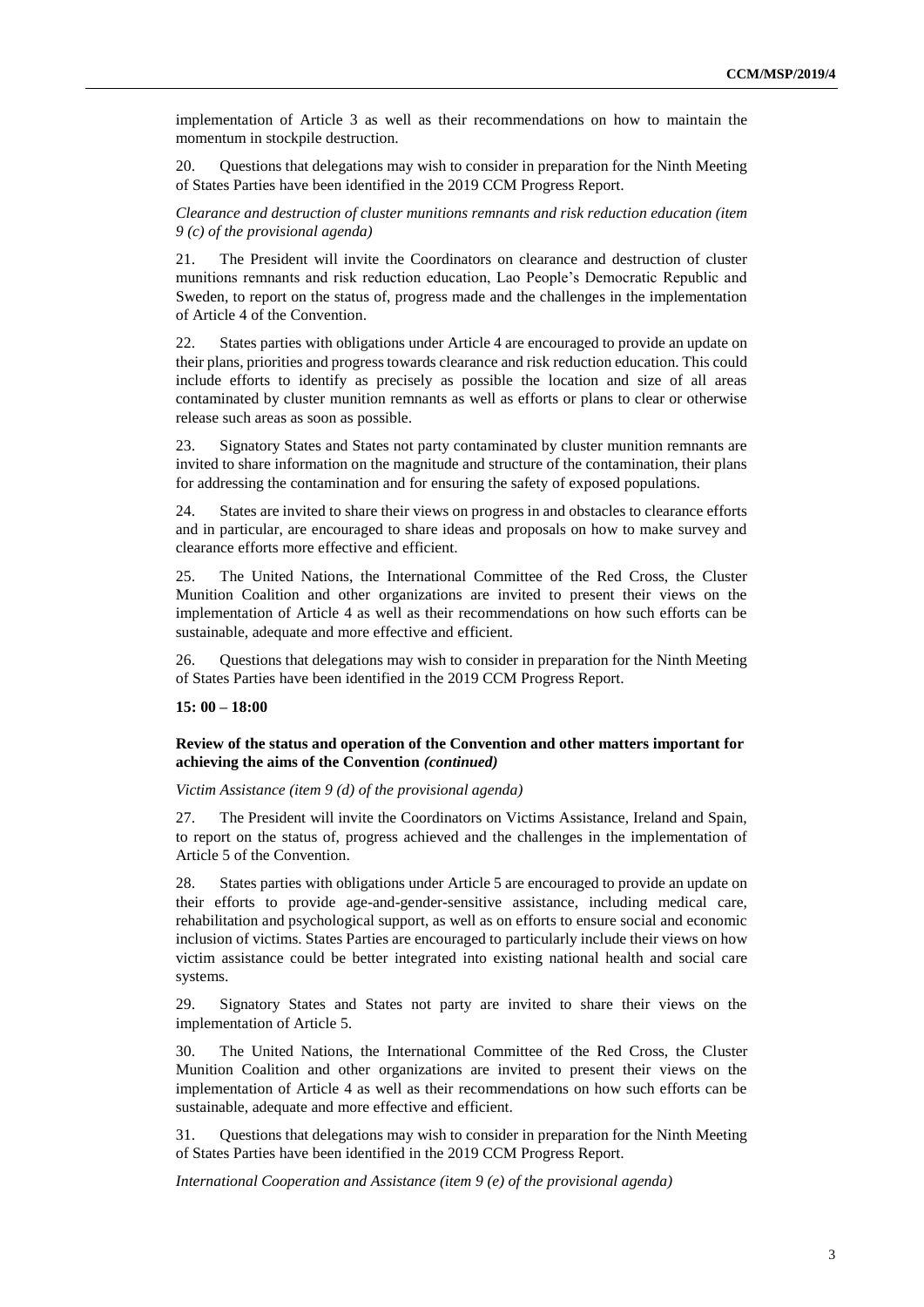32. The President will invite the Coordinators on International Cooperation and Assistance, Netherlands and Peru, to report on the status of, progress thus far and challenges in the implementation of Article 6 of the Convention.

33. States Parties seeking assistance to implement their obligations under the Convention are encouraged to provide an update of their plans and needs as well as on the measures they are taking to facilitate the provision of assistance by other States and to promote cooperation between States and other actors.

34. States in a position to provide assistance are encouraged to respond to the needs and gaps identified by affected States under the sub-items on stockpile destruction and retention, clearance and risk reduction, and victim assistance. Delegations are encouraged to provide information on how they envisage providing assistance.

35. States are invited to present their views on cooperation and assistance.

36. The United Nations, the International Committee of the Red Cross, the Cluster Munition Coalition and other organizations are invited to describe what they are doing to facilitate international cooperation and assistance, assistance they have been or able to provide, their views on the implementation of Article 6 as well as their recommendations on how such efforts can be sustainable, adequate and more effective and efficient.

37. Questions that delegations may wish to consider in preparation for the Ninth Meeting of States Parties have been identified in the 2019 CCM Progress Report.

### **Tuesday, 3 September 2019 — Informal Sessions**

### **10:00 – 13:00**

### **Informal exchange on matters upon which decisions will be taken on Wednesday, 4 September 2019**

38. Further exchanges on thematic matters not concluded during Monday's sessions (item 9 (a) to 9 (e) of the provisional agenda).

39. Report by the Ninth Meeting of States Parties (9MSP) President on his consultations on the Establishment of a Process for the Selection of the Presidency of the Convention on Cluster Munitions (item 9 (i) of the provisional agenda) and discussion.

40. In depth exchange on the financial status of the Convention and discussion on the document submitted by the 9MSP President on Possible measures to address financial predictability and sustainability of Convention on Cluster Munitions (CCM/MSP/2019/5 tbc) (item 10 of the provisional agenda).

#### **15:00 – 18:00**

### **Informal exchange on thematic matters upon which decisions will be taken on Wednesday, 4 September 2019** *(continued)*

41. Informal discussions on the analysis and draft decisions on the 3 Extension Requests (item 11 of the provisional agenda).

42. Informal exchange on the draft Final Report (item 14 of the provisional agenda).

### **Wednesday, 4 September 2019**

#### **10:00 – 13:00**

**Review of the status and operation of the Convention and other matters important for achieving the aims of the Convention***(continued)*

*Transparency Measures (item 9 (f) of the provisional agenda)*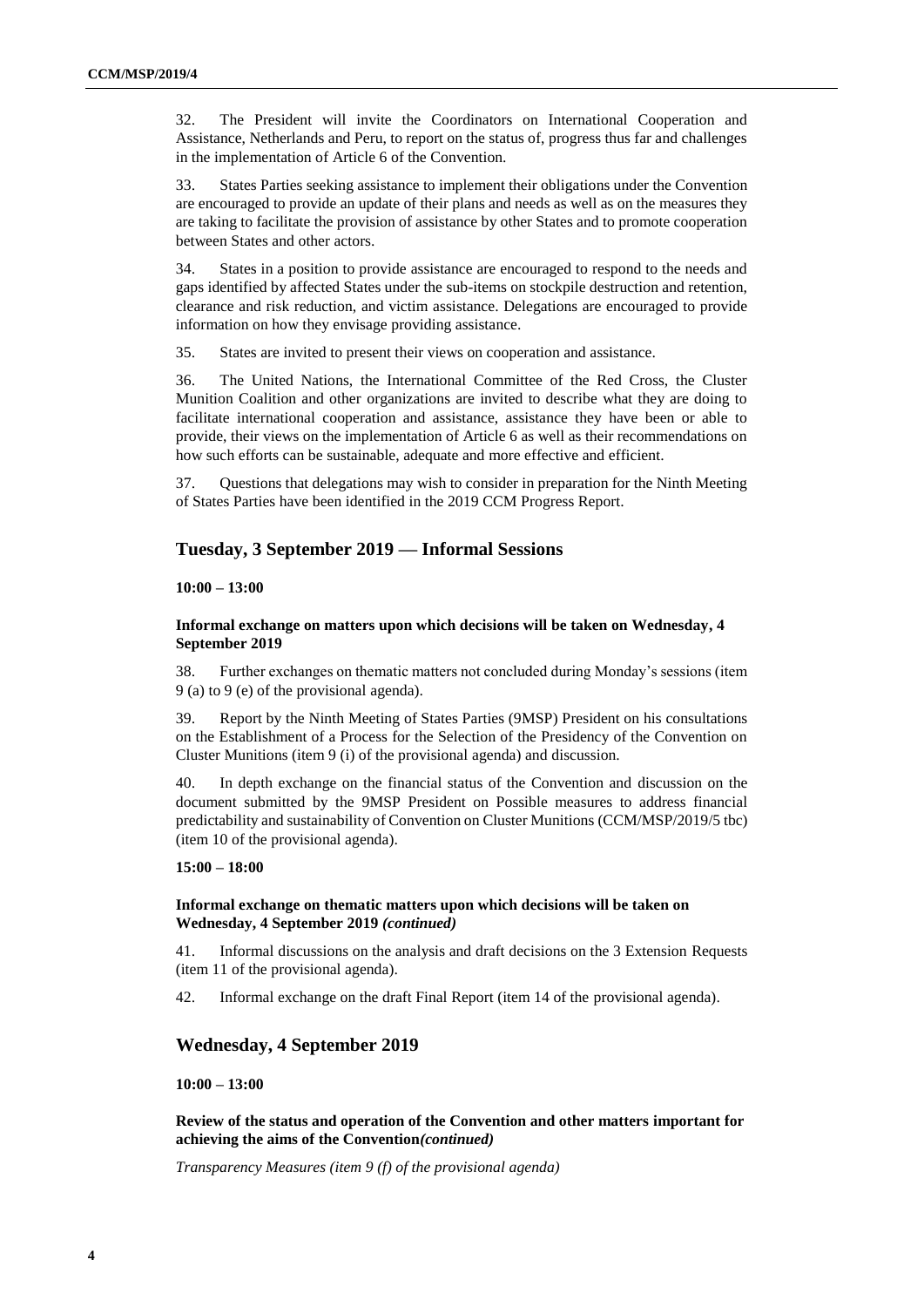43. The President will invite the Coordinator on Transparency Measures, Iraq, to report on the status of, progress made thus far and challenges in the implementation of Article 7 of the Convention.

44. Under this sub- item States may wish to share their views on the reporting format or on the importance of transparency reporting. States may also wish to present transparency or reporting measures that they have already undertaken, or to provide information on any difficulties they may be encountering with respect to transparency reporting.

45. The United Nations, the International Committee of the Red Cross, the Cluster Munition Coalition and other organizations are invited to present their views on the implementation of Article 7.

46. Questions that delegations may wish to consider in preparation for the Ninth Meeting of States Parties have been identified in the 2019 CCM Progress Report.

*Compliance (item 9 (g) of the provisional agenda)*

47. The Convention's Article 8 addresses facilitation and clarification of compliance. If any State party has a concern regarding compliance with the Convention by another State Party, that State party may submit a "Request for Clarification" to the Secretary-General of the United Nations.

48. States are invited to share their views on interpretation of provisions of the Convention.

49. Article 10 of the Convention deals with settlement of disputes. As it is not envisioned that there will be disputes among States parties at the Ninth Meeting of States Parties, discussions under this sub-item are expected to be brief.

#### *National Implementation Measures (item 9 (h) of the provisional agenda)*

50. The President will invite the Coordinator on National Implementation Measures, New Zealand, to report on the status of, progress made and the challenges in the implementation of Article 9 of the Convention.

51. States parties with obligations under Article 9 are encouraged to provide an update on specific implementation measures they have taken or plan to undertake under Article 9. In particular, States Parties are invited to share their experiences with national legislation concerning the Convention.

52. Signatory States and States not party are invited to provide an update on the implementation of Article 9.

53. The United Nations, the International Committee of the Red Cross, the Cluster Munition Coalition and other organizations are invited to present their views on the implementation of Article 9.

54. Questions that delegations may wish to consider in preparation for the Ninth Meeting of States Parties have been identified in the 2019 CCM Progress Report.

*Selection Process for future Convention Presidencies (item 9 (i) of the provisional agenda)*

55. The President will present a report on the further consultations held on working paper Establishment of a Process for the Selection of the Presidency of the Convention on Cluster Munitions (CCM/MSP/2018/WP.3) and on the outcomes of these consultations.

*Implementation Support (item 9 (j) of the provisional agenda)*

56. The President will invite the Director of the Implementation Support Unit (ISU) to present the 2018 Annual Report and the budget and ISU work plan for 2020.

#### **15:00 – 18:00**

### **Review of the status and operation of the Convention and other matters important for achieving the aims of the Convention** *(continued)*

*Other matters important for achieving the aims of the Convention (item 9 (k) of the provisional agenda)*